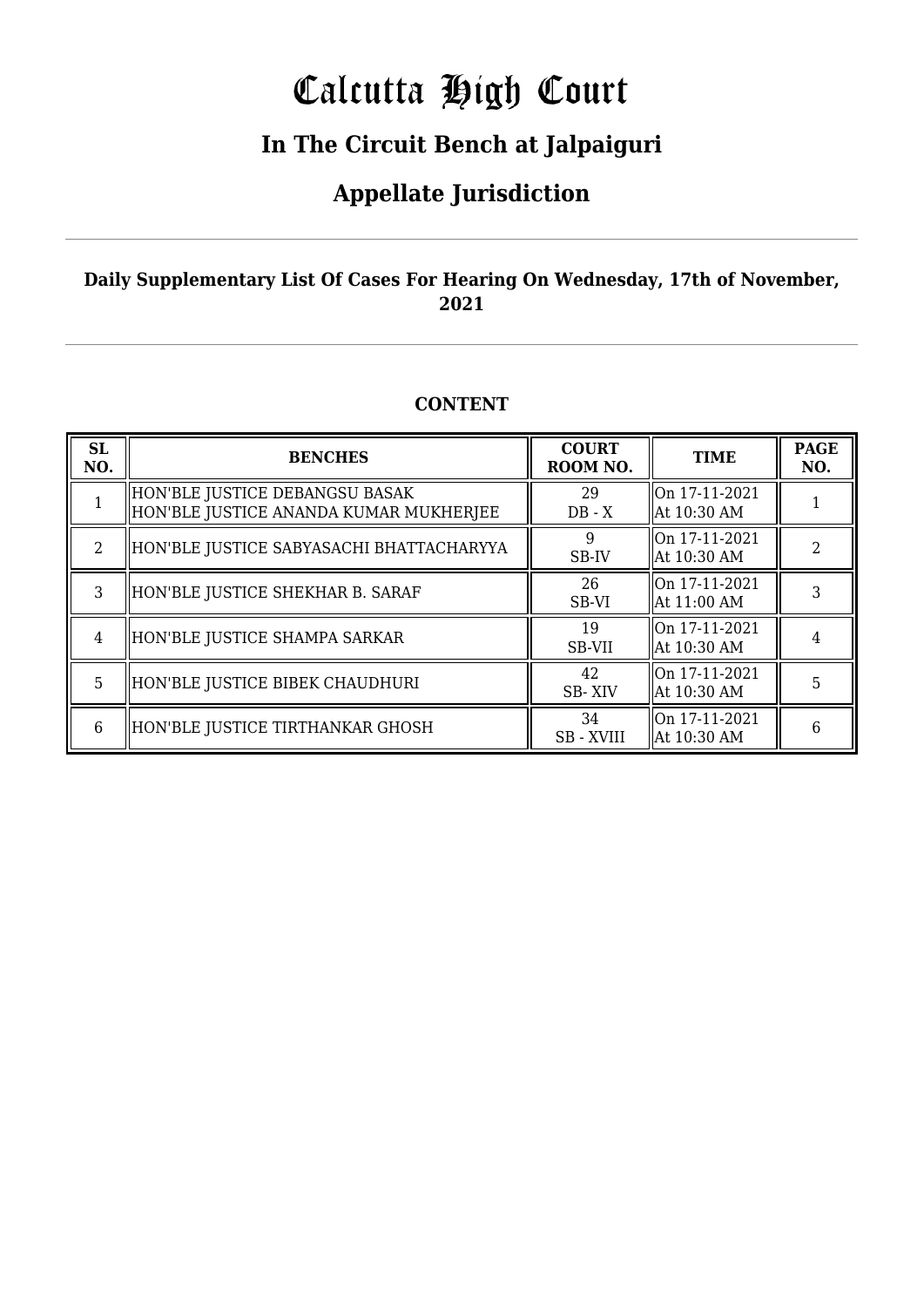

**DAILY CAUSELIST For Wednesday The 17th November 2021**

**COURT NO. 29**

**DIVISION BENCH (DB - X)**

**AT 10:30 AM**

**HON'BLE JUSTICE DEBANGSU BASAK HON'BLE JUSTICE ANANDA KUMAR MUKHERJEE (VIA VIDEO CONFERENCE)**

**FROM PRINCIPAL BENCH**

#### **APPLICATION FOR ANTICIPATORY BAIL**

| 1 | CRM/1032/2021 | JOY PRAKASH PANDEY<br>VS<br>State of West Bengal                                  | <b>SMARAJIT BASU</b>                  |
|---|---------------|-----------------------------------------------------------------------------------|---------------------------------------|
| 2 | CRM/1062/2021 | <b>SURESH RAI AND ANR</b><br>VS<br>State of West Bengal                           | <b>PRAVASH</b><br><b>BHATTACHARYA</b> |
| 3 | CRM/1063/2021 | ARBINDA BARMAN<br>@BHAISAL BARMAN AND<br><b>ORS</b><br>VS<br>State of West Bengal | <b>PRAVASH</b><br><b>BHATTACHARYA</b> |
| 4 | CRM/1065/2021 | NAZIMUL CHOWDHURY<br>VS<br>State of West Bengal                                   | PRITHWISH KUMAR<br><b>BASU</b>        |
| 5 | CRM/1067/2021 | NAJIM ALI@NAJIM<br><b>VS</b><br>State of West Bengal                              | MD NAZAR<br><b>CHOWDHURY</b>          |
|   |               | <b>APPLICATION FOR BAIL</b>                                                       |                                       |
| 6 | CRM/1061/2021 | MITHUN SINGHA<br><b>VS</b><br>State of West Bengal                                | <b>SUMAN SEHANABIS</b>                |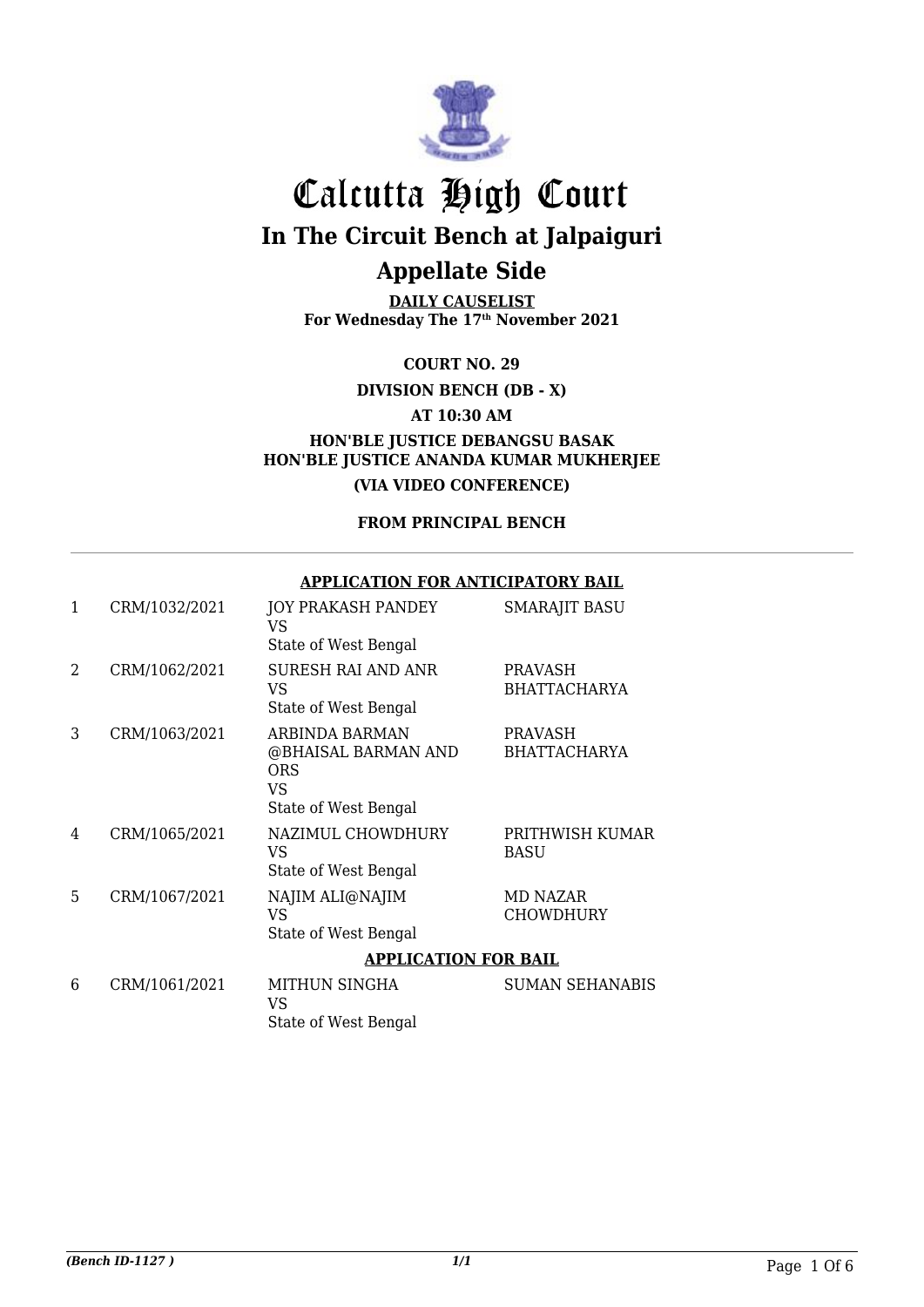

**DAILY CAUSELIST For Wednesday The 17th November 2021**

**COURT NO. 9**

**SINGLE BENCH (SB-IV)**

**AT 10:30 AM**

**HON'BLE JUSTICE SABYASACHI BHATTACHARYYA (VIA VIDEO CONFERENCE)**

**FROM PRINCIPAL BENCH**

#### **TO BE MENTIONED**

| 1  | WPCRC/2/2021    | AMAR KUMAR ROY AND                                       | <b>ARIJIT GHOSH</b> |
|----|-----------------|----------------------------------------------------------|---------------------|
|    | (FILE NOT HERE) | <b>ORS</b>                                               |                     |
|    |                 | VS                                                       |                     |
|    |                 | ABHISHEK TIWARI, THE                                     |                     |
|    |                 | DISTRICT MAGISTRATE,                                     |                     |
|    |                 | JALPAIGURI AND ANR                                       |                     |
| in | WPA/646/2019    | AMAR KUMAR ROY AND<br><b>ORS</b>                         | <b>ARIJIT GHOSH</b> |
|    |                 | VS                                                       |                     |
|    |                 | UNION OF INDIA AND ORS                                   |                     |
|    |                 | <b>NEW MOTION</b>                                        |                     |
| 2  | WPA/2086/2021   | <b>MALDA DISTRICT TABLE</b><br><b>TENNIS ASSOCIATION</b> | ARJUN CHOWDHURY     |
|    |                 | VS                                                       |                     |
|    |                 | Union of India AND ORS                                   |                     |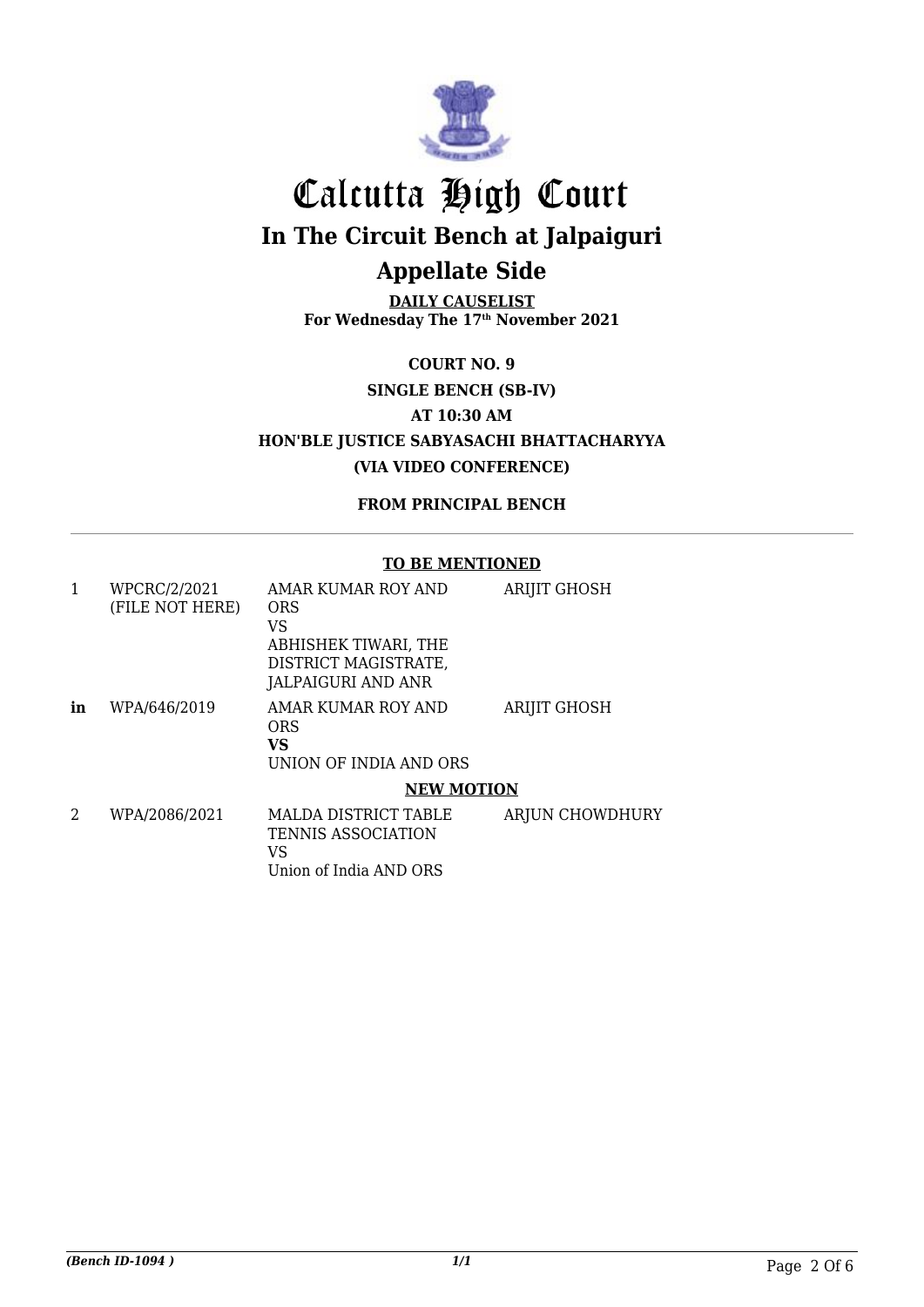

**DAILY CAUSELIST For Wednesday The 17th November 2021**

**COURT NO. 26 SINGLE BENCH (SB-II) AT 11:00 AM HON'BLE JUSTICE SHEKHAR B. SARAF (VIA VIDEO CONFERENCE)**

#### **FROM PRINCIPAL BENCH**

#### **AFTER COMPLETION OF ORIGINAL SIDE MATTERS**

#### **CONTEMPT APPLICATION**

| 1  | CPAN/45/2021 | UJJAL KUMAR DEY<br>VS<br>PANKAJ TAMANG                                     | <b>SUBINAY DEY</b> |
|----|--------------|----------------------------------------------------------------------------|--------------------|
| in | WPA/377/2021 | <b>UJJAL KUMAR DEY</b><br>VS<br>THE STATE OF WEST<br><b>BENGAL AND ORS</b> | <b>SUBINAY DEY</b> |
| 2  | CPAN/46/2021 | <b>SUBAL BARMAN</b><br>VS<br>PANKAJ TAMANG                                 | <b>SUBINAY DEY</b> |
| in | WPA/267/2021 | <b>SUBAL BARMAN</b><br>VS<br>THE STATE OF WEST<br><b>BENGAL AND ORS</b>    | <b>SUBINAY DEY</b> |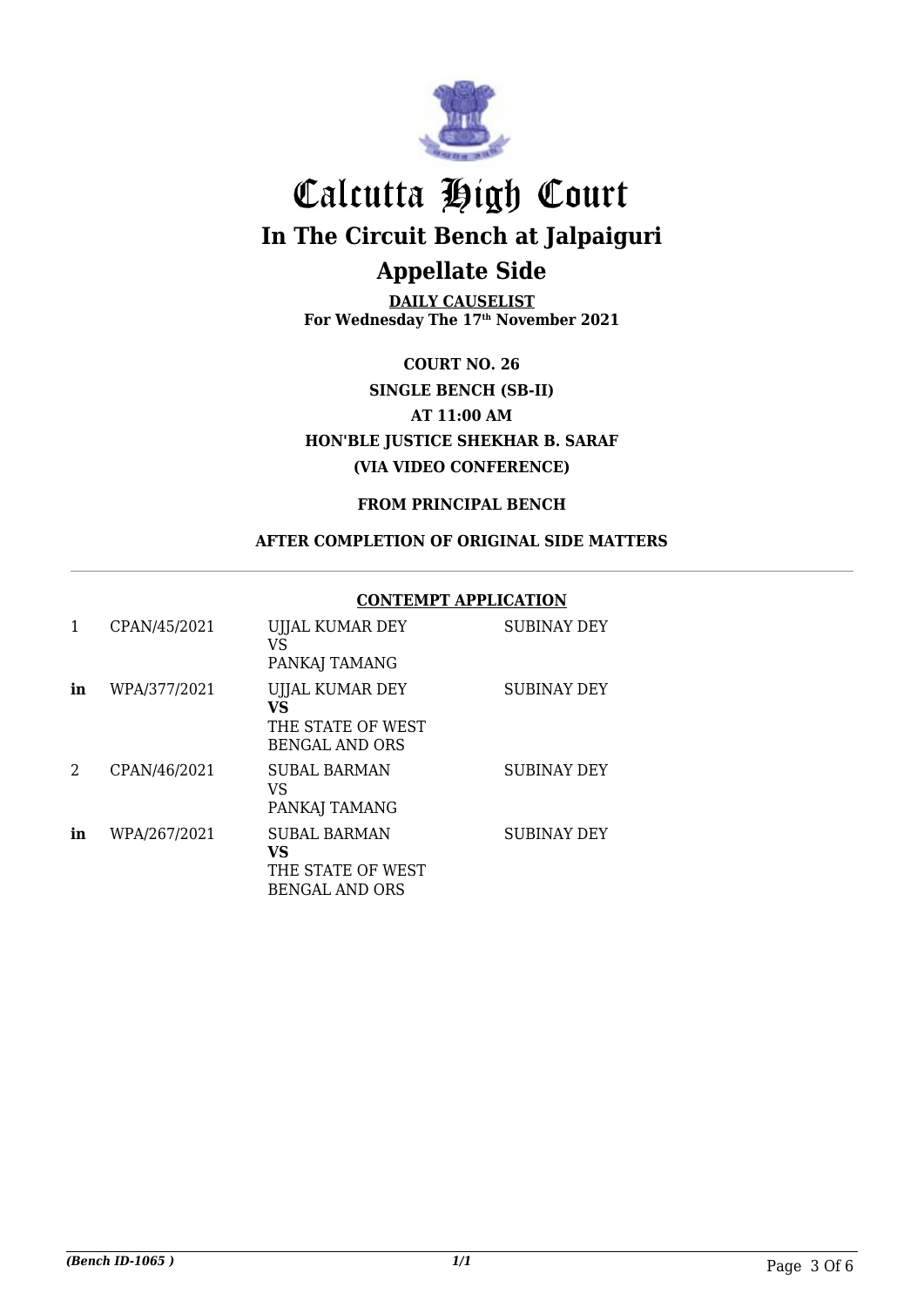

**DAILY CAUSELIST For Wednesday The 17th November 2021**

**COURT NO. 19 SINGLE BENCH (SB-VII) AT 10:30 AM HON'BLE JUSTICE SHAMPA SARKAR (VIA VIDEO CONFERENCE)**

**FROM PRINCIPAL BENCH**

#### **NEW MOTION**

| 1 | WPA/1961/2021 | RITA BARMAN AND ANR<br>VS<br>STATE OF WEST BENGAL<br>AND ORS.                     | PAPIYA CHATTERJEE                     |
|---|---------------|-----------------------------------------------------------------------------------|---------------------------------------|
| 2 | WPA/1962/2021 | SARJINA KHATUN<br>VS<br><b>STATE OF WEST BENGAL</b><br>AND ORS.                   | <b>PAPIYA</b><br><b>CHATTOPADHYAY</b> |
| 3 | WPA/2073/2021 | DULALI SAHA AND ANR<br>VS<br><b>STATE OF WEST BENGAL</b><br>AND ORS.              | PAPIYA CHATTERJEE                     |
| 4 | WPA/2074/2021 | RITA ADHIKARI(BARMAN)<br>ANR ORS<br>VS<br><b>STATE OF WEST BENGAL</b><br>AND ORS. | PAPIYA CHATTERJEE                     |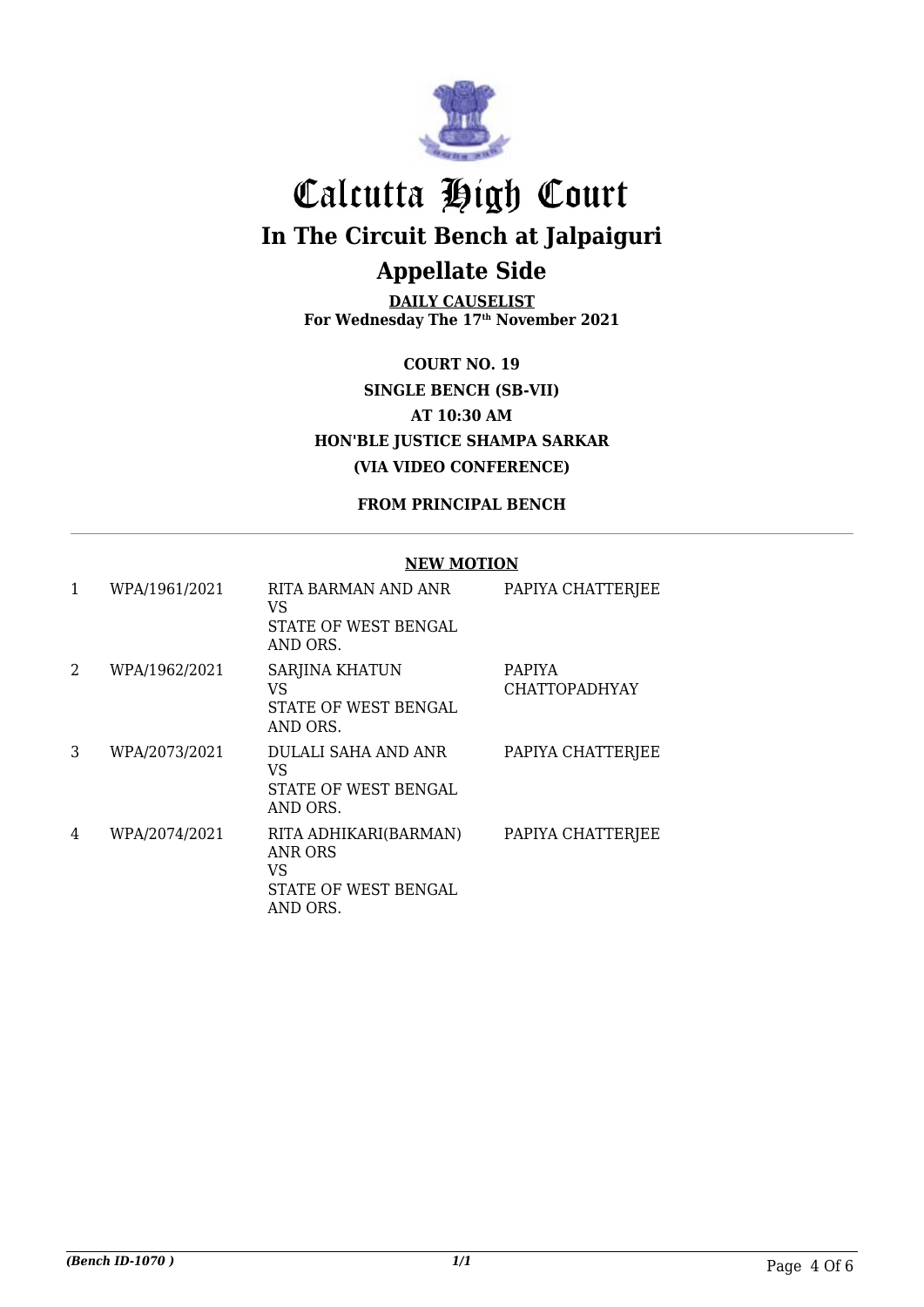

**DAILY CAUSELIST For Wednesday The 17th November 2021**

**COURT NO. 42 SINGLE BENCH (SB - XIV) AT 10:30 AM HON'BLE JUSTICE BIBEK CHAUDHURI (VIA VIDEO CONFERENCE)**

**FROM PRINCIPAL BENCH**

#### **CONTEMPT APPLICATION**

|    | CPAN/16/2021 | SRI JADUNATH DUTTA AND<br><b>ORS</b><br>VS<br>DR. AJAY KUMAR AND ANR        | DEBORSHI DHAR |
|----|--------------|-----------------------------------------------------------------------------|---------------|
| in | WPA/280/2021 | SRI JADUNATH DUTTA AND<br><b>ORS</b><br>VS<br>THE UNION OF INDIA AND<br>ORS | DEBORSHI DHAR |